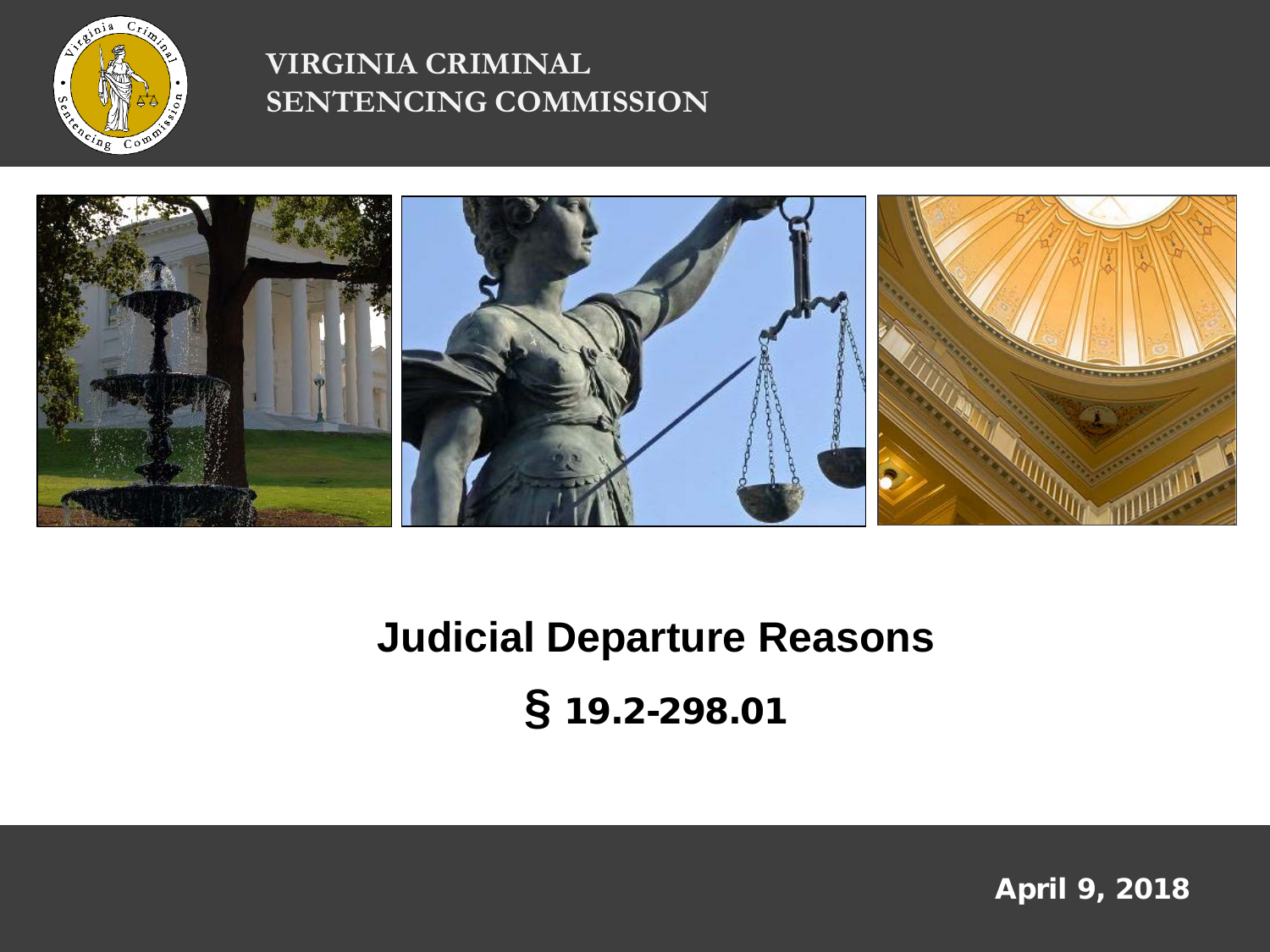**If the judge does not write a specific departure explanation, the Commission will accept the following as the reason for departure for the purposes of its own analysis:**

| <b>Scheduled Sentencing Date:</b><br><b>Sentencing Guidelines Cover Sheet</b><br>Complete this form ONLY for applicable felonies sentenced on or after July 1, 2016.                                                                                                                                                                                                                                                                                                     | Final Disposition Fill In After Sentence Has Been Pronounced                                                                                                                                                                                                                 |
|--------------------------------------------------------------------------------------------------------------------------------------------------------------------------------------------------------------------------------------------------------------------------------------------------------------------------------------------------------------------------------------------------------------------------------------------------------------------------|------------------------------------------------------------------------------------------------------------------------------------------------------------------------------------------------------------------------------------------------------------------------------|
| <b>OFFENDER-</b><br>Middle <b>Middle Last</b><br>Suffix<br>First<br>Date of Birth: $\begin{array}{ c c c c c c }\n\hline\n& & & & \end{array}$<br><b>Social Security Number:</b>                                                                                                                                                                                                                                                                                         | SENTENCE –<br>Days                                                                                                                                                                                                                                                           |
| <b>COURT</b>                                                                                                                                                                                                                                                                                                                                                                                                                                                             | Sentenced to<br>O Life Sentence<br><b>Time Served</b><br><b>Post Release</b>                                                                                                                                                                                                 |
| FIPS Code:<br><b>Judicial Circuit</b><br><b>City/County</b><br>Sentencing Judge's Name<br>$\Box$ Commonwealth's Attorney $\Box$ Probation Officer<br>Preparer Name<br>Prosecuting Commonwealth's Attorney <b>Example 2018</b> Defense Attorney                                                                                                                                                                                                                           | <b>Check Plea Agreement,</b><br><b>Plea and Recommendation,</b><br>or Oral Sentence                                                                                                                                                                                          |
| <b>CONVICTIONS -</b><br><b>VCC</b><br><b>Offense</b><br><b>Counts</b><br><b>Offense Date</b><br><b>Primary Offense</b><br>Additional Offenses                                                                                                                                                                                                                                                                                                                            | <b>Recommendation box</b><br>Event<br>Written Plea Agreement Accepted (Rule 3A:8(c) (1) (A) or (C))<br>Plea and Recommendation Accepted (Rule 3A:8 (c) (1) (B))<br>Oral Sentence Recommendation Accepted                                                                     |
| <b>Docket Number</b><br><b>Check Jury Trial box</b>                                                                                                                                                                                                                                                                                                                                                                                                                      | <b>Check Detention or Diversion</b><br><b>Center box</b><br>$\Box$ Detention Center Incarceration<br>Diversion Center Incarceration                                                                                                                                          |
| □ Life □ Juvenile □ Fine Only<br>Jury Trial Sentence Set by Jury:<br>Guilty Plea<br>$\Box$ Bench Trial<br>Alford Plea/Nolo contendere<br><b>SENTENCING GUIDELINES RECOMMENDATION</b>                                                                                                                                                                                                                                                                                     | <b>La Drug Court</b><br>$\Box$ Electronic Monitoring<br>$\Box$ Intensive Probation<br><b>Specify DJJ</b><br>□ Unsupervised Probation/Good Behavior<br>□ Youthful Offender<br>□ § 18.2-251/§ 18.2-258.1<br>commitment<br>$\square$ Other.<br>$\Box$ Substance Abuse Treatment |
| <b>Section B</b><br><b>Section C</b><br>$\Box$ Life Sentence<br>Probation/No Incarceration<br>Incarceration (Enter Midpoint and Range Below)<br>Incarceration 1 Day to 3 Months<br>Incarceration 1 Day to 6 Months<br><b>Range Midpoint</b><br>Incarceration 3 to 6 Months<br>Probation/No Incarceration or<br><b>Sentence Range</b><br>Incarceration to 6 Months<br>TO<br><b>Section B</b><br>Recommendation Adjusted for Mandatory Minimum<br><b>Mandatory Minimum</b> | <b>REASON FOR DEPARTURE</b><br>Must be completed pursuant to § 19.2-298.01(B)<br>Write reason in space provided                                                                                                                                                              |
| NONVIOLENT RISK ASSESSMENT Section D of Drug, Fraud, and Larceny Worksheets<br>Recommended for Alternative Punishment<br>Not Applicable (INELIGIBILITY CONDITIONS marked on Section D)<br>NOT Recommended for Alternative Punishment<br>Not a DRUG, FRAUD or LARCENY Offense                                                                                                                                                                                             | SENTENCING DATE<br>Judge's Signature                                                                                                                                                                                                                                         |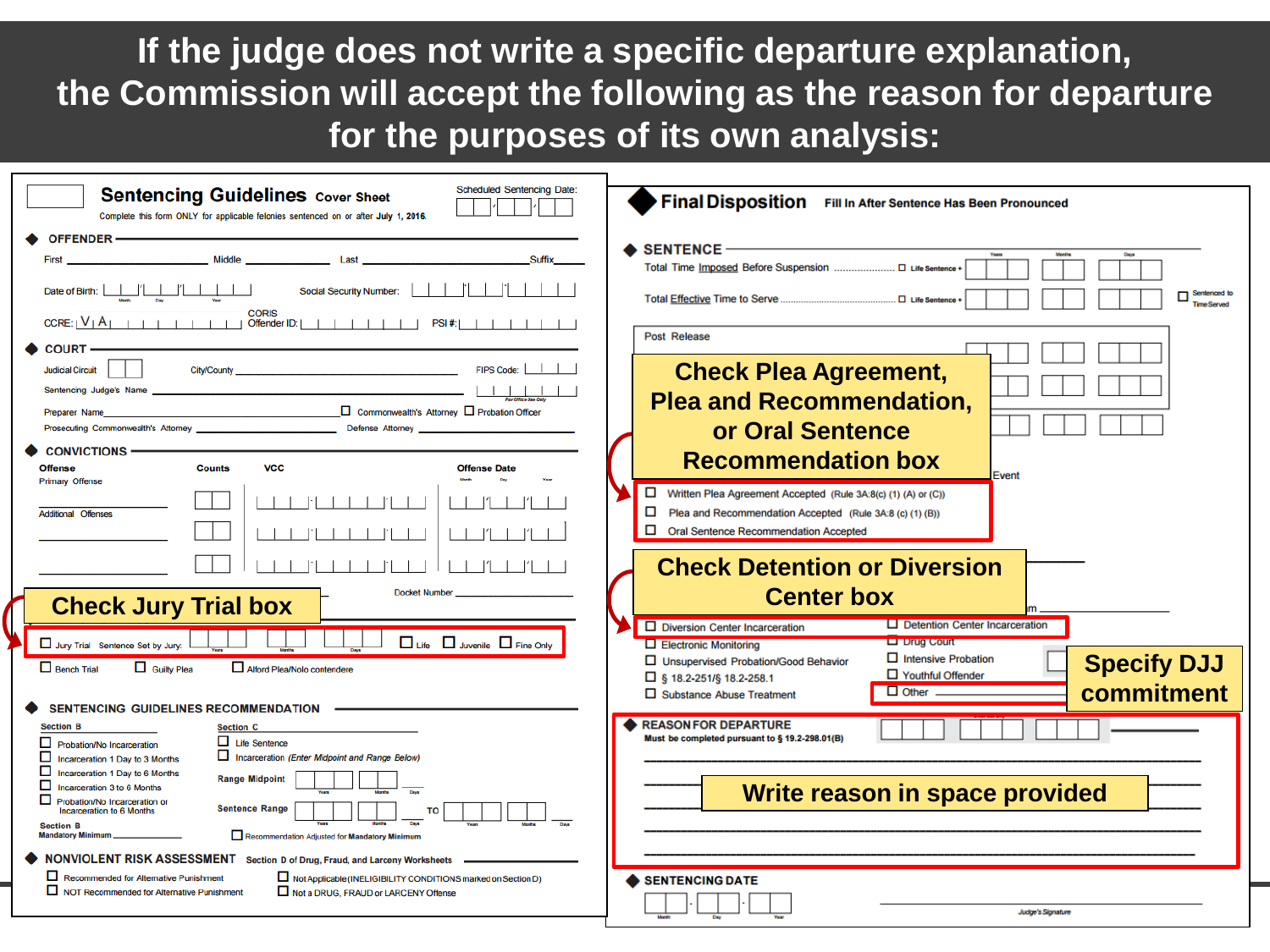### **Information Requested by General Assembly**

**For a number of years, the General Assembly has requested a sentencing guidelines report for judges up for re-appointment.**

**A report like this one is generated for each such judge.** 

**This year, for the first time, the Commission received a request from a legislator for the percentage of missing departure reasons for each active circuit court judge.**

**Sentencing Guidelines Concurrence and Departure Rates** CY 2010 - CY 2017 (Through June)

#### **Statewide Summary**

|              |                    |                           |                    |              | <b>DEPARTURE</b><br><b>REASON</b><br><b>MISSING</b> |
|--------------|--------------------|---------------------------|--------------------|--------------|-----------------------------------------------------|
| <b>YEAR</b>  | <b>CONCURRENCE</b> | MITIGATION <sup>1,2</sup> | <b>AGGRAVATION</b> | <b>CASES</b> | (CASES)                                             |
| 2010         | 79.3%              | 11.5%                     | 9.2%               | 24,089       | $3.8\%$ (919)                                       |
| 2011         | 79.1%              | 11.0%                     | 9.9%               | 24,079       | 4.2% (1,002)                                        |
| 2012         | 78.0%              | 11.8%                     | 10.2%              | 23,946       | 4.1% (970)                                          |
| 2013         | 78.2%              | 11.2%                     | 10.6%              | 24,885       | $3.3\%$ (831)                                       |
| 2014         | 79.6%              | 10.7%                     | 9.7%               | 24,727       | $2.9\%$ (723)                                       |
| 2015         | 80.2%              | 10.4%                     | 9.4%               | 23,777       | $2.5\%$ (604)                                       |
| 2016         | 81.1%              | 9.7%                      | 9.2%               | 23,526       | $2.4\%$ (556)                                       |
| 2017         | 81.2%              | 9.7%                      | 9.1%               | 11.714       | $2.5\%$ (290)                                       |
| <b>TOTAL</b> | 79.5%              | 10.8%                     | 9.7%               | 180,743      | $3.3\%$ (5,895)                                     |

#### **The percentage of missing departure reasons has declined overall since 2011.**

**3**

Note: Figures for CY2017 are through June only.

<sup>1</sup> There were a total of 262 jury recommendations between 2010 and 2017 that were below the guidelines recommendation. By law, judges are not permitted to increase a sentence recommended by a jury (§ 19.2-303).

<sup>2</sup> Mitigation category includes 278 defendants committed to DJJ under the provisions of § 16.2-285.1 between January 2010 and June 2017.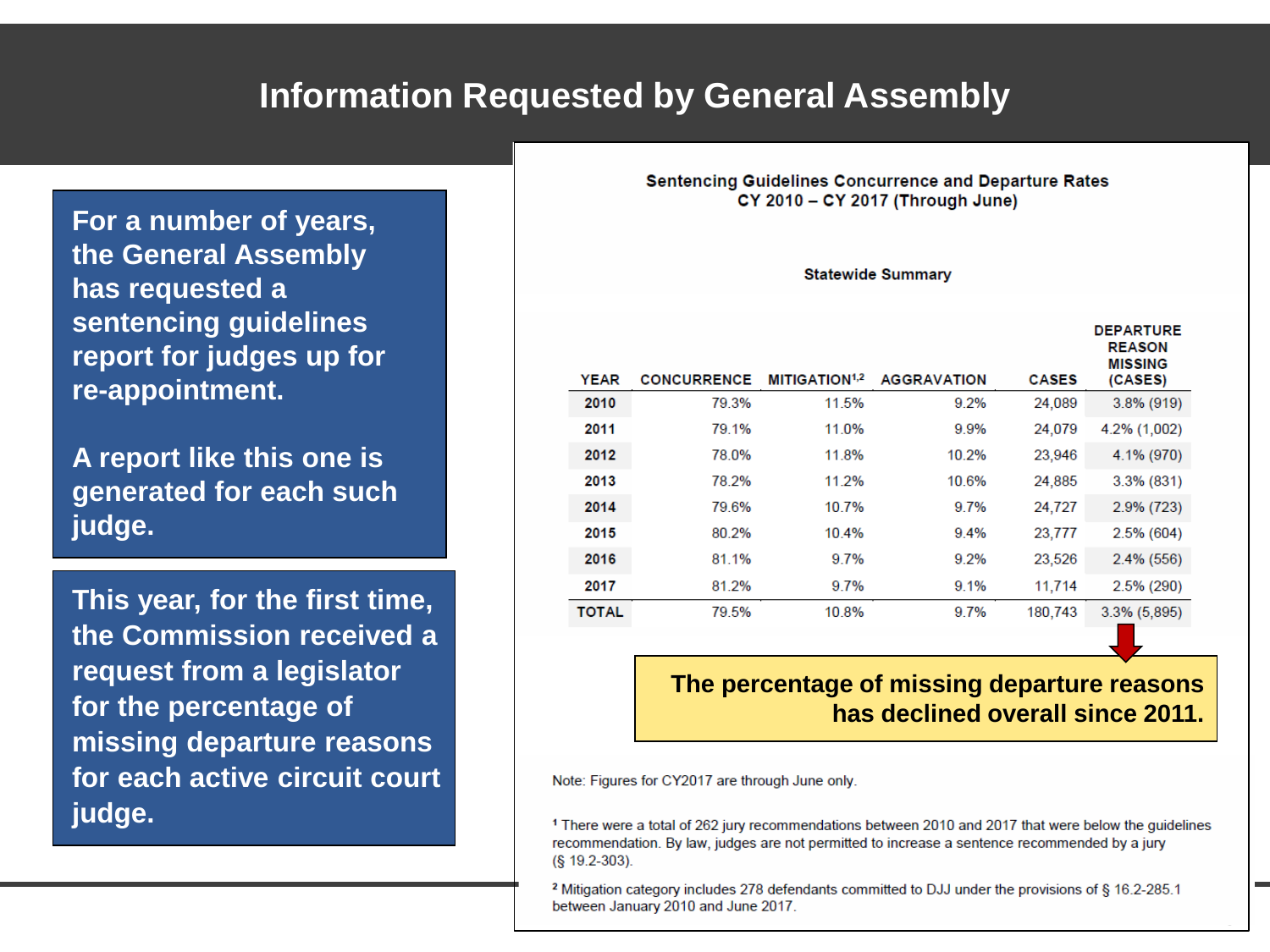#### **Information Requested by General Assembly**

HON, EDWARD L. HOGSHIRE (RET.) **CHAIRMAN** 



Commonwealth of Pirainia

**MEREDITH FARRAR-OWENS DIRECTOR** 100 NORTH NINTH STREET

RICHMOND, VIRGINIA 23219 TEL (804) 225-4398 FAX (804) 786-3934

Supreme Court of Pirainia Hirginia Criminal Sentencing Commission

January 24, 2018



Dear Judge

You may recall Chief Justice Lemons' 2017 State of the Judiciary address, in which he shared the General Assembly's concern regarding judges not filing a written explanation for departing from the sentencing guidelines as required by  $\S$  19.2-298.01(B).

Two pieces of legislation have been filed in the 2018 General Assembly that pertain to sentencing guidelines departure reasons (House Bill 1055 and House Bill 1312). As amended, House Bill would provide that a sentenced person may seek a writ of mandamus to enforce the requirement that the court file a written departure explanation, if the judge has failed to do so. House Bill 1312, as introduced, would allow a court's departure from the sentencing guidelines to be reviewable on appeal if the court failed to file the required written departure explanation and the sentence imposed exceeded the maximum of the sentencing guidelines range by more than 12 months.

In addition, the Commission's staff recently received a request from a legislator for the rate of missing departure reasons for each circuit court judge during fiscal year 2017. Commission staff compiled the statistics and submitted the information to the legislator last week. I am writing to make you aware that legislators have expressed concern in instances similar to yours in which the percentage of missing departure reasons is well above the statewide average. Our staff cautioned legislators that some judges had sentenced a small number of felony cases during the year, which would affect the results.

Should you have any questions or if you would like additional information, please do not hesitate to call the Commission's staff director, Meredith Farrar-Owens, at (804) 371-7626.

With kind regards.

Edward L. Hogshire **Retired Judge** Chairman

After the report was submitted to the General Assembly, a letter was sent from the Commission's **Chair to judges whose** percentage of missing departures reasons were well above the statewide average for FY2017.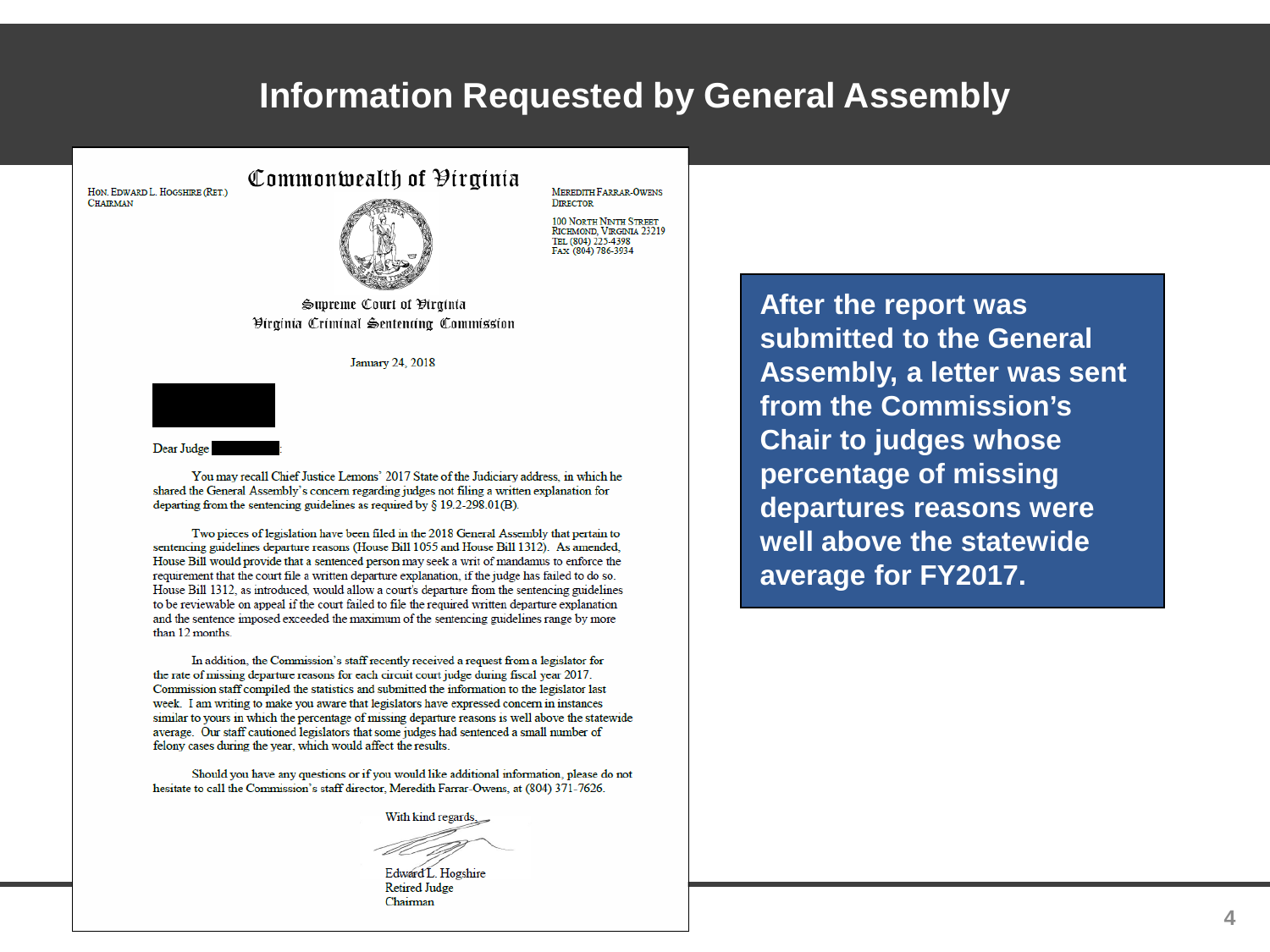# **Ongoing Commission Activities Related to Guidelines Departure Reasons**

- **Commission is stressing the importance of departure reasons in pre-bench training and at judicial conferences.**
- **Commission is sending guidelines forms for certain cases back to the judge if no departure reason can be discerned.**
	- ‒ **This is currently done for cases that must be reported to the Virginia Child Protection Accountability System (§ 63.2-1530) and, since 2017, cases involving modification of a jury sentence (§ 19.2-295).**
- **When fully developed, the Commission's webbased guidelines application will prompt the judge whenever a departure reason is needed.**

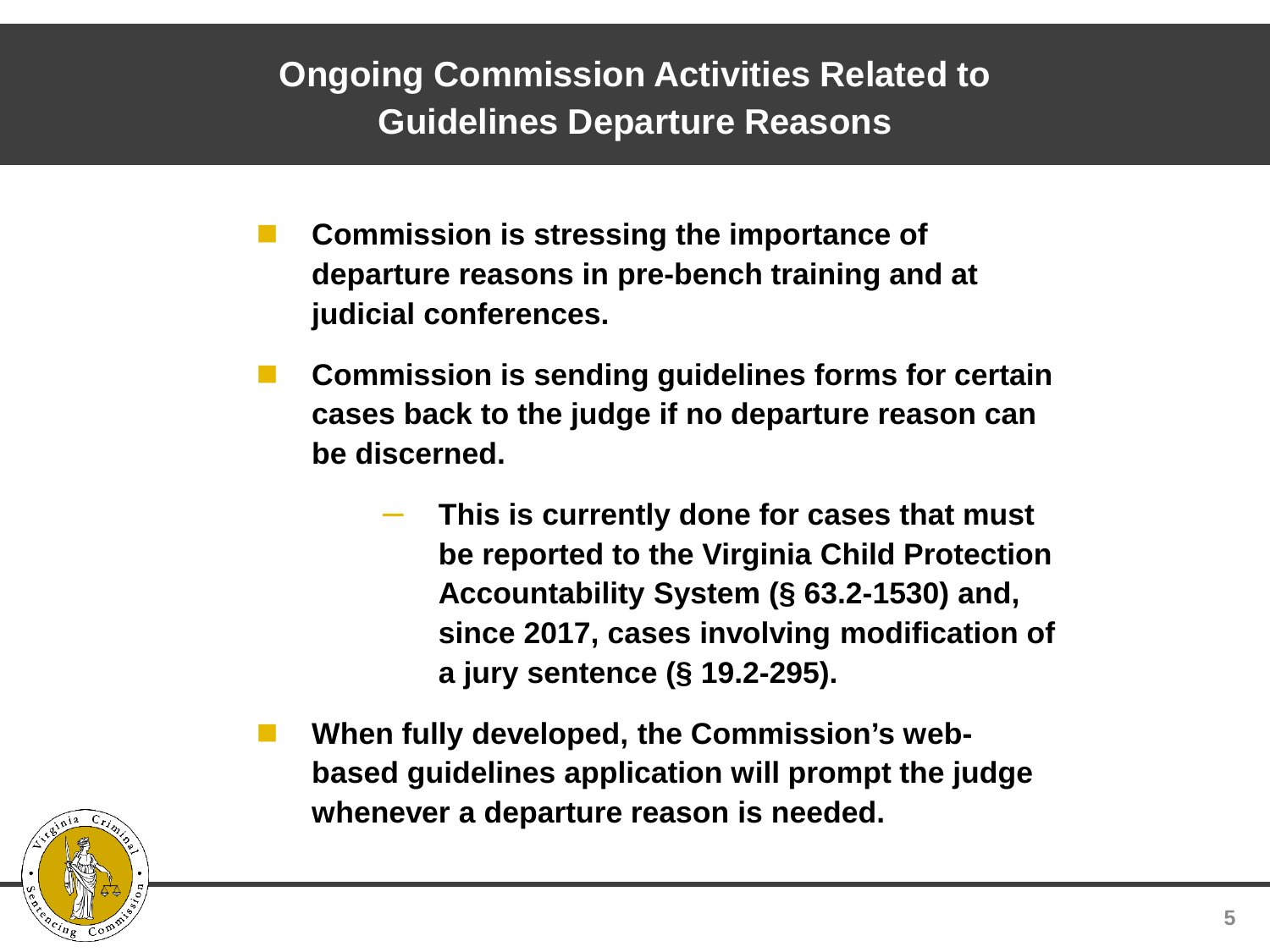# **Options for the Commission's Consideration**

- **1. Staff could start returning all guidelines forms submitted without a departure reason to the sentencing judge or notify judge via e-mail in such cases.**
- **2. Staff could accept departure reasons for guidelines previously submitted by the clerk.** 
	- ‒ **FY2017 and FY2018**
- **3. Staff could revise the guidelines cover sheet to facilitate the judge's use of check boxes for indicating departure reasons.**

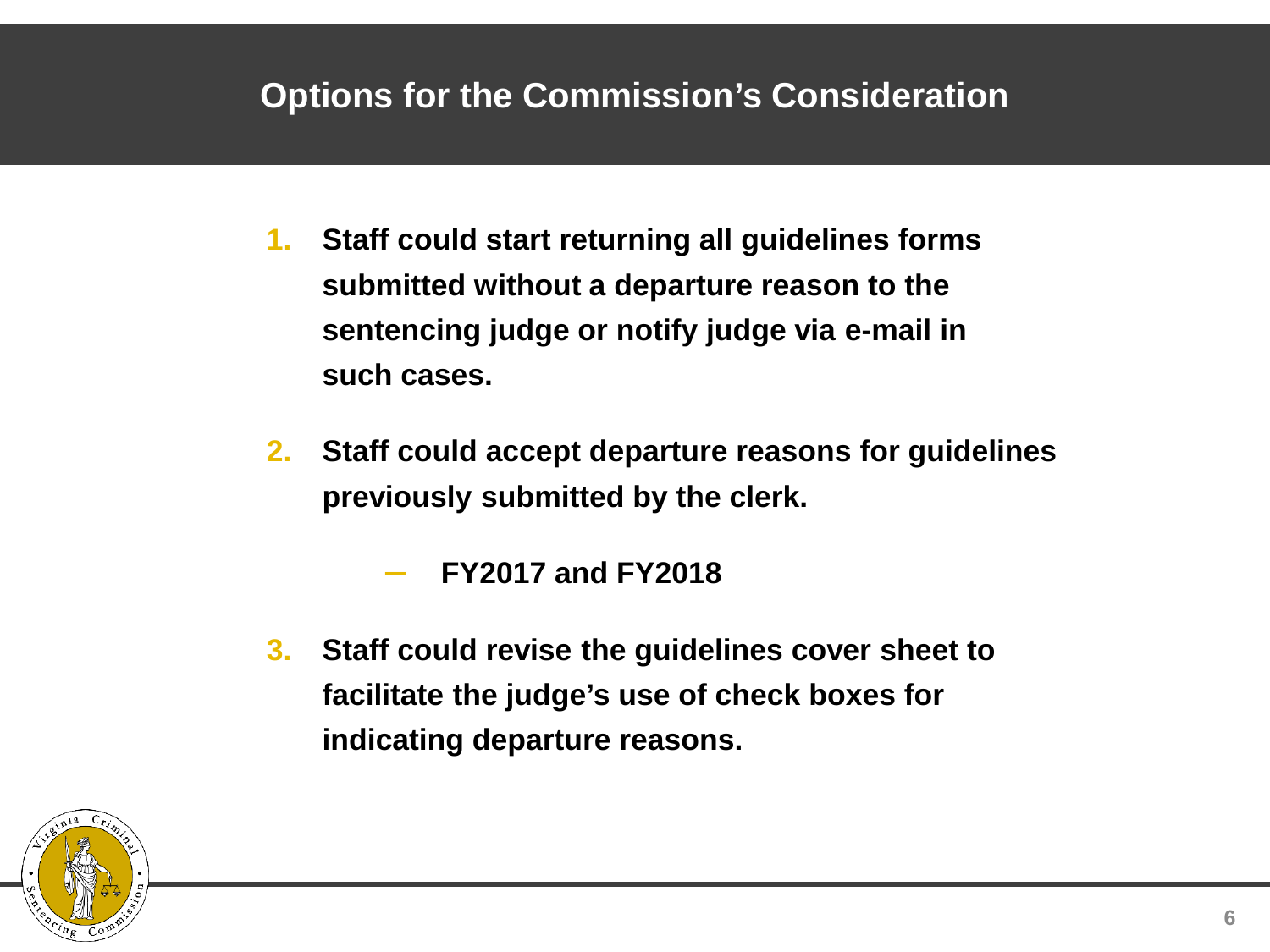## **Options for the Commission's Consideration**

- **4. Staff could attempt additional steps to verify the name of the sentencing judge recorded on the guidelines form.**
	- ‒ **Sometimes, the judge indicated on the front of the guidelines cover sheet is not the judge who ultimately sentences the offender.**
	- ‒ **Staff make every effort to identify the sentencing judge based on his/her signature; however, judges do not always sign the guidelines form.**
	- ‒ **To address this, staff could request additional data from the Circuit Court Case Management System (CMS) that includes judge identifier and attempt to match it to sentencing guidelines data.**

**Judges who use the SWIFT application to review the guidelines, record the sentence, and enter departure reasons will sign the form with an electronic signature code, which will eliminate errors of this kind.**

**7**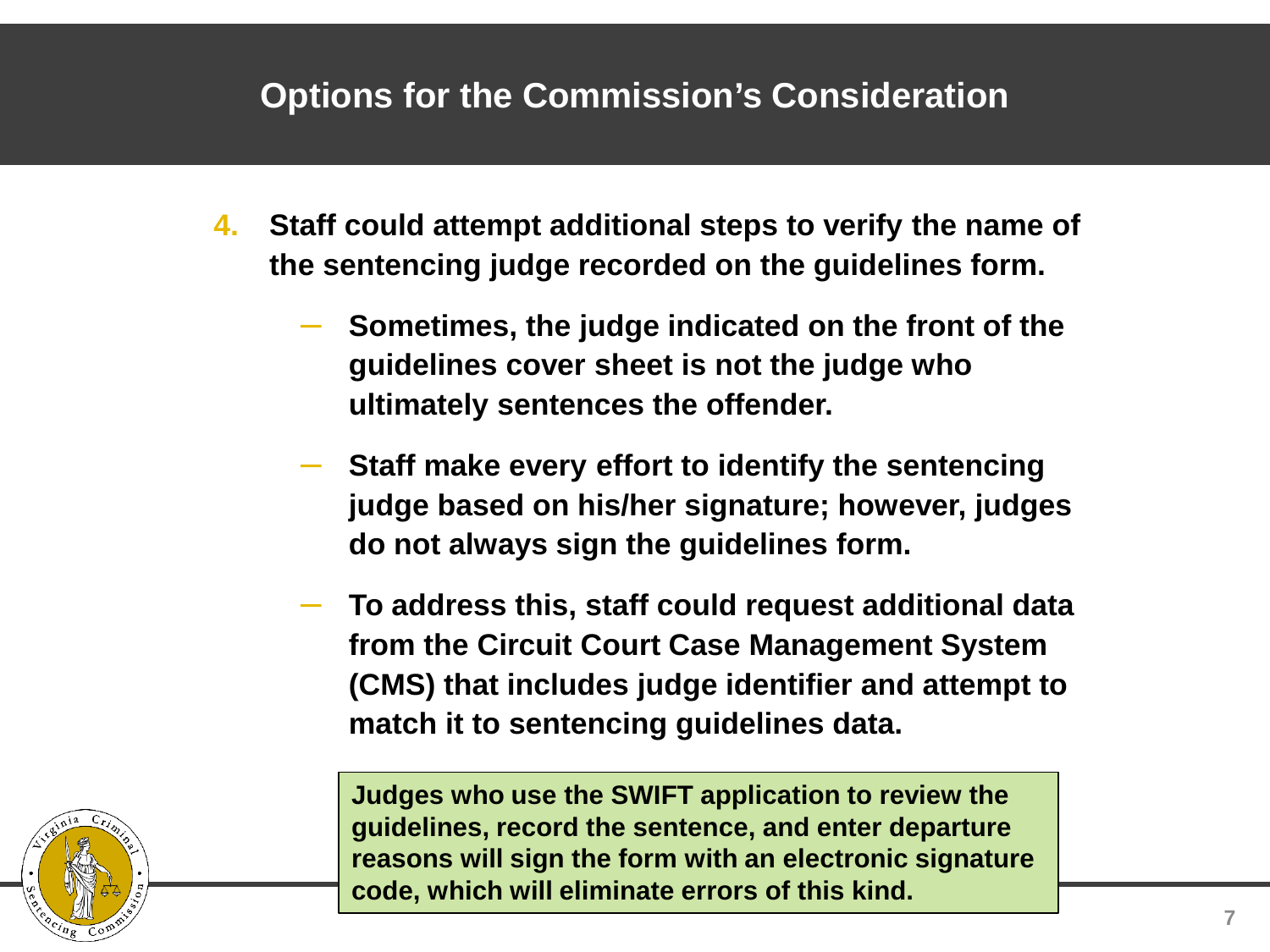# **Options for Modified Guidelines Cover Sheet**

| Final Disposition Fill In After Sentence Has Been Pronounced<br><b>SENTENCE -</b><br>٠<br>$\blacklozenge$ sentence $-\!\!-\!\!$<br>$\Box$ <sup>Set</sup><br>$\Box$ Life Sentence +<br>п<br><b>Post Release</b><br><b>Time Served</b><br>Post Release<br>Post Release Supervision Period § 19.2-295.2(A)<br>Post Release Supervision Period § 19.2-295.2(A)<br>□ Good Behavior Period (§ 19.2-306)<br>Months<br>Check all that apply<br>□ Good Behavior Period (§ 19.2-306)<br>Incarceration Sentence to Run Concurrently With Another Sentencing Event<br>Check all that apply<br><b>CASE CONCLUSION INORMATION OR GENERAL DEPARTURE REASONS</b><br>□<br>Written Plea Agreement Accepted = Rule 3A:8(c)(1) (A) or (C)<br>Incarceration Sentence to Run Concurrently With Another Sentencing Event<br>□<br>Plea and Recommendation Accepted = Rule 3A:8(c)(1)(B)<br>▫<br>Written Plea Agreement Accepted = Rule 3A:8(c)(1) (A) or (C)<br>□<br>Oral Sentence Recommendation Accepted<br>Plea and Recommendation Accepted = Rule 3A:8(c)(1)(B)<br><b>Restitution \$</b><br>Oral Sentence Recommendation Accepted<br>Other Sentencing Programs (check all that apply)<br>Community-Based Program ____________<br>$\Box$ Fine \$<br>$\Box$ Restitution S<br>$\Box$ Day Reporting<br>CCAP Detention/Diversion Center Incarceration, 22-28 weeks<br>$\Box$ Detention Center Incarceration<br>Other Sentencing Programs OR GENERAL DEPARTURE REASONS (check all that apply)<br>Community-Based Program ____________<br>CCAP Detention/Diversion Center Incarceration, 42-48 weeks<br>$\Box$ Day Reporting<br>$\Box$ Diversion Center Incarceration<br>□ CCAP Detention/Diversion Center Incarceration, 22-28 weeks<br>$\Box$ Drug Court<br>$\Box$ Detention Center Incarceration<br>$\Box$ Electronic Monitoring<br>□ CCAP Detention/Diversion Center Incarceration, 42-48 weeks<br>Vouthful Offender<br>$\Box$ Diversion Center Incarceration<br>$\Box$ Intensive Probation<br>$\Box$ Drug Court<br>□ DJJ Commitment □ Indeterminate □ Determinate<br>$\Box$ Electronic Monitoring<br>$\Box$ § 18.2-251/§ 18.2-258.1<br>$\Box$ Youthful Offender<br>$\Box$ Other<br>$\Box$ Intensive Probation<br>□ Substance Abuse Treatment<br>□ DJJ Commitment □ indeterminate □ Determinate<br>$\Box$ § 18.2-251/§ 18.2-258.1<br>$\Box$ Other<br><b>REASON FOR DEPARTURE AND/OR MODIFICATION OF JURY SENTENCE</b><br>$\Box$ Substance Abuse Treatment<br>Must be completed pursuant to § 19.2-298.01(B) and/or § 19.2-295(B)/ § 19.2-303<br>SPECIFIC REASON FOR DEPARTURE AND/OR MODIFICATION OF JURY SENTENCE<br>□<br>Jury Sentence Imposed<br>Must be completed pursuant to § 19.2-298.01(B) and/or § 19.2-295(B)/ § 19.2-303<br>$\Box$ Plea Agreement or<br>Recommendation Accepted<br>$\Box$ CCAP<br>$\Box$ DJJ Commitment<br><b>SENTENCING DATE</b><br>SENTENCING DATE<br>Judge's Signature<br>ATTACH COURT ORDER AND MAIL Pursuant to § 19.2-298.01(E)-<br>Judge's Signature<br>After sentencing, send to: | Final Disposition Fill In After Sentence Has Been Pronounced                                              |                                                           |  |  |
|-----------------------------------------------------------------------------------------------------------------------------------------------------------------------------------------------------------------------------------------------------------------------------------------------------------------------------------------------------------------------------------------------------------------------------------------------------------------------------------------------------------------------------------------------------------------------------------------------------------------------------------------------------------------------------------------------------------------------------------------------------------------------------------------------------------------------------------------------------------------------------------------------------------------------------------------------------------------------------------------------------------------------------------------------------------------------------------------------------------------------------------------------------------------------------------------------------------------------------------------------------------------------------------------------------------------------------------------------------------------------------------------------------------------------------------------------------------------------------------------------------------------------------------------------------------------------------------------------------------------------------------------------------------------------------------------------------------------------------------------------------------------------------------------------------------------------------------------------------------------------------------------------------------------------------------------------------------------------------------------------------------------------------------------------------------------------------------------------------------------------------------------------------------------------------------------------------------------------------------------------------------------------------------------------------------------------------------------------------------------------------------------------------------------------------------------------------------------------------------------------------------------------------------------------------------------------------------------------------------------------------------------------------------------------------------------------------------------------------------------------------------------------------------------------------------------------------------------------------------------------------------------------------------------------------------------------------------------------------------------------|-----------------------------------------------------------------------------------------------------------|-----------------------------------------------------------|--|--|
|                                                                                                                                                                                                                                                                                                                                                                                                                                                                                                                                                                                                                                                                                                                                                                                                                                                                                                                                                                                                                                                                                                                                                                                                                                                                                                                                                                                                                                                                                                                                                                                                                                                                                                                                                                                                                                                                                                                                                                                                                                                                                                                                                                                                                                                                                                                                                                                                                                                                                                                                                                                                                                                                                                                                                                                                                                                                                                                                                                                               |                                                                                                           |                                                           |  |  |
|                                                                                                                                                                                                                                                                                                                                                                                                                                                                                                                                                                                                                                                                                                                                                                                                                                                                                                                                                                                                                                                                                                                                                                                                                                                                                                                                                                                                                                                                                                                                                                                                                                                                                                                                                                                                                                                                                                                                                                                                                                                                                                                                                                                                                                                                                                                                                                                                                                                                                                                                                                                                                                                                                                                                                                                                                                                                                                                                                                                               |                                                                                                           |                                                           |  |  |
|                                                                                                                                                                                                                                                                                                                                                                                                                                                                                                                                                                                                                                                                                                                                                                                                                                                                                                                                                                                                                                                                                                                                                                                                                                                                                                                                                                                                                                                                                                                                                                                                                                                                                                                                                                                                                                                                                                                                                                                                                                                                                                                                                                                                                                                                                                                                                                                                                                                                                                                                                                                                                                                                                                                                                                                                                                                                                                                                                                                               |                                                                                                           |                                                           |  |  |
|                                                                                                                                                                                                                                                                                                                                                                                                                                                                                                                                                                                                                                                                                                                                                                                                                                                                                                                                                                                                                                                                                                                                                                                                                                                                                                                                                                                                                                                                                                                                                                                                                                                                                                                                                                                                                                                                                                                                                                                                                                                                                                                                                                                                                                                                                                                                                                                                                                                                                                                                                                                                                                                                                                                                                                                                                                                                                                                                                                                               |                                                                                                           |                                                           |  |  |
|                                                                                                                                                                                                                                                                                                                                                                                                                                                                                                                                                                                                                                                                                                                                                                                                                                                                                                                                                                                                                                                                                                                                                                                                                                                                                                                                                                                                                                                                                                                                                                                                                                                                                                                                                                                                                                                                                                                                                                                                                                                                                                                                                                                                                                                                                                                                                                                                                                                                                                                                                                                                                                                                                                                                                                                                                                                                                                                                                                                               |                                                                                                           | Sentenced to                                              |  |  |
|                                                                                                                                                                                                                                                                                                                                                                                                                                                                                                                                                                                                                                                                                                                                                                                                                                                                                                                                                                                                                                                                                                                                                                                                                                                                                                                                                                                                                                                                                                                                                                                                                                                                                                                                                                                                                                                                                                                                                                                                                                                                                                                                                                                                                                                                                                                                                                                                                                                                                                                                                                                                                                                                                                                                                                                                                                                                                                                                                                                               |                                                                                                           |                                                           |  |  |
|                                                                                                                                                                                                                                                                                                                                                                                                                                                                                                                                                                                                                                                                                                                                                                                                                                                                                                                                                                                                                                                                                                                                                                                                                                                                                                                                                                                                                                                                                                                                                                                                                                                                                                                                                                                                                                                                                                                                                                                                                                                                                                                                                                                                                                                                                                                                                                                                                                                                                                                                                                                                                                                                                                                                                                                                                                                                                                                                                                                               |                                                                                                           |                                                           |  |  |
|                                                                                                                                                                                                                                                                                                                                                                                                                                                                                                                                                                                                                                                                                                                                                                                                                                                                                                                                                                                                                                                                                                                                                                                                                                                                                                                                                                                                                                                                                                                                                                                                                                                                                                                                                                                                                                                                                                                                                                                                                                                                                                                                                                                                                                                                                                                                                                                                                                                                                                                                                                                                                                                                                                                                                                                                                                                                                                                                                                                               |                                                                                                           |                                                           |  |  |
|                                                                                                                                                                                                                                                                                                                                                                                                                                                                                                                                                                                                                                                                                                                                                                                                                                                                                                                                                                                                                                                                                                                                                                                                                                                                                                                                                                                                                                                                                                                                                                                                                                                                                                                                                                                                                                                                                                                                                                                                                                                                                                                                                                                                                                                                                                                                                                                                                                                                                                                                                                                                                                                                                                                                                                                                                                                                                                                                                                                               |                                                                                                           |                                                           |  |  |
|                                                                                                                                                                                                                                                                                                                                                                                                                                                                                                                                                                                                                                                                                                                                                                                                                                                                                                                                                                                                                                                                                                                                                                                                                                                                                                                                                                                                                                                                                                                                                                                                                                                                                                                                                                                                                                                                                                                                                                                                                                                                                                                                                                                                                                                                                                                                                                                                                                                                                                                                                                                                                                                                                                                                                                                                                                                                                                                                                                                               |                                                                                                           |                                                           |  |  |
|                                                                                                                                                                                                                                                                                                                                                                                                                                                                                                                                                                                                                                                                                                                                                                                                                                                                                                                                                                                                                                                                                                                                                                                                                                                                                                                                                                                                                                                                                                                                                                                                                                                                                                                                                                                                                                                                                                                                                                                                                                                                                                                                                                                                                                                                                                                                                                                                                                                                                                                                                                                                                                                                                                                                                                                                                                                                                                                                                                                               |                                                                                                           |                                                           |  |  |
|                                                                                                                                                                                                                                                                                                                                                                                                                                                                                                                                                                                                                                                                                                                                                                                                                                                                                                                                                                                                                                                                                                                                                                                                                                                                                                                                                                                                                                                                                                                                                                                                                                                                                                                                                                                                                                                                                                                                                                                                                                                                                                                                                                                                                                                                                                                                                                                                                                                                                                                                                                                                                                                                                                                                                                                                                                                                                                                                                                                               |                                                                                                           |                                                           |  |  |
|                                                                                                                                                                                                                                                                                                                                                                                                                                                                                                                                                                                                                                                                                                                                                                                                                                                                                                                                                                                                                                                                                                                                                                                                                                                                                                                                                                                                                                                                                                                                                                                                                                                                                                                                                                                                                                                                                                                                                                                                                                                                                                                                                                                                                                                                                                                                                                                                                                                                                                                                                                                                                                                                                                                                                                                                                                                                                                                                                                                               |                                                                                                           |                                                           |  |  |
|                                                                                                                                                                                                                                                                                                                                                                                                                                                                                                                                                                                                                                                                                                                                                                                                                                                                                                                                                                                                                                                                                                                                                                                                                                                                                                                                                                                                                                                                                                                                                                                                                                                                                                                                                                                                                                                                                                                                                                                                                                                                                                                                                                                                                                                                                                                                                                                                                                                                                                                                                                                                                                                                                                                                                                                                                                                                                                                                                                                               |                                                                                                           |                                                           |  |  |
|                                                                                                                                                                                                                                                                                                                                                                                                                                                                                                                                                                                                                                                                                                                                                                                                                                                                                                                                                                                                                                                                                                                                                                                                                                                                                                                                                                                                                                                                                                                                                                                                                                                                                                                                                                                                                                                                                                                                                                                                                                                                                                                                                                                                                                                                                                                                                                                                                                                                                                                                                                                                                                                                                                                                                                                                                                                                                                                                                                                               |                                                                                                           |                                                           |  |  |
|                                                                                                                                                                                                                                                                                                                                                                                                                                                                                                                                                                                                                                                                                                                                                                                                                                                                                                                                                                                                                                                                                                                                                                                                                                                                                                                                                                                                                                                                                                                                                                                                                                                                                                                                                                                                                                                                                                                                                                                                                                                                                                                                                                                                                                                                                                                                                                                                                                                                                                                                                                                                                                                                                                                                                                                                                                                                                                                                                                                               |                                                                                                           |                                                           |  |  |
|                                                                                                                                                                                                                                                                                                                                                                                                                                                                                                                                                                                                                                                                                                                                                                                                                                                                                                                                                                                                                                                                                                                                                                                                                                                                                                                                                                                                                                                                                                                                                                                                                                                                                                                                                                                                                                                                                                                                                                                                                                                                                                                                                                                                                                                                                                                                                                                                                                                                                                                                                                                                                                                                                                                                                                                                                                                                                                                                                                                               |                                                                                                           |                                                           |  |  |
|                                                                                                                                                                                                                                                                                                                                                                                                                                                                                                                                                                                                                                                                                                                                                                                                                                                                                                                                                                                                                                                                                                                                                                                                                                                                                                                                                                                                                                                                                                                                                                                                                                                                                                                                                                                                                                                                                                                                                                                                                                                                                                                                                                                                                                                                                                                                                                                                                                                                                                                                                                                                                                                                                                                                                                                                                                                                                                                                                                                               |                                                                                                           |                                                           |  |  |
|                                                                                                                                                                                                                                                                                                                                                                                                                                                                                                                                                                                                                                                                                                                                                                                                                                                                                                                                                                                                                                                                                                                                                                                                                                                                                                                                                                                                                                                                                                                                                                                                                                                                                                                                                                                                                                                                                                                                                                                                                                                                                                                                                                                                                                                                                                                                                                                                                                                                                                                                                                                                                                                                                                                                                                                                                                                                                                                                                                                               |                                                                                                           |                                                           |  |  |
|                                                                                                                                                                                                                                                                                                                                                                                                                                                                                                                                                                                                                                                                                                                                                                                                                                                                                                                                                                                                                                                                                                                                                                                                                                                                                                                                                                                                                                                                                                                                                                                                                                                                                                                                                                                                                                                                                                                                                                                                                                                                                                                                                                                                                                                                                                                                                                                                                                                                                                                                                                                                                                                                                                                                                                                                                                                                                                                                                                                               |                                                                                                           |                                                           |  |  |
|                                                                                                                                                                                                                                                                                                                                                                                                                                                                                                                                                                                                                                                                                                                                                                                                                                                                                                                                                                                                                                                                                                                                                                                                                                                                                                                                                                                                                                                                                                                                                                                                                                                                                                                                                                                                                                                                                                                                                                                                                                                                                                                                                                                                                                                                                                                                                                                                                                                                                                                                                                                                                                                                                                                                                                                                                                                                                                                                                                                               |                                                                                                           |                                                           |  |  |
|                                                                                                                                                                                                                                                                                                                                                                                                                                                                                                                                                                                                                                                                                                                                                                                                                                                                                                                                                                                                                                                                                                                                                                                                                                                                                                                                                                                                                                                                                                                                                                                                                                                                                                                                                                                                                                                                                                                                                                                                                                                                                                                                                                                                                                                                                                                                                                                                                                                                                                                                                                                                                                                                                                                                                                                                                                                                                                                                                                                               |                                                                                                           |                                                           |  |  |
|                                                                                                                                                                                                                                                                                                                                                                                                                                                                                                                                                                                                                                                                                                                                                                                                                                                                                                                                                                                                                                                                                                                                                                                                                                                                                                                                                                                                                                                                                                                                                                                                                                                                                                                                                                                                                                                                                                                                                                                                                                                                                                                                                                                                                                                                                                                                                                                                                                                                                                                                                                                                                                                                                                                                                                                                                                                                                                                                                                                               |                                                                                                           |                                                           |  |  |
|                                                                                                                                                                                                                                                                                                                                                                                                                                                                                                                                                                                                                                                                                                                                                                                                                                                                                                                                                                                                                                                                                                                                                                                                                                                                                                                                                                                                                                                                                                                                                                                                                                                                                                                                                                                                                                                                                                                                                                                                                                                                                                                                                                                                                                                                                                                                                                                                                                                                                                                                                                                                                                                                                                                                                                                                                                                                                                                                                                                               |                                                                                                           |                                                           |  |  |
|                                                                                                                                                                                                                                                                                                                                                                                                                                                                                                                                                                                                                                                                                                                                                                                                                                                                                                                                                                                                                                                                                                                                                                                                                                                                                                                                                                                                                                                                                                                                                                                                                                                                                                                                                                                                                                                                                                                                                                                                                                                                                                                                                                                                                                                                                                                                                                                                                                                                                                                                                                                                                                                                                                                                                                                                                                                                                                                                                                                               |                                                                                                           |                                                           |  |  |
|                                                                                                                                                                                                                                                                                                                                                                                                                                                                                                                                                                                                                                                                                                                                                                                                                                                                                                                                                                                                                                                                                                                                                                                                                                                                                                                                                                                                                                                                                                                                                                                                                                                                                                                                                                                                                                                                                                                                                                                                                                                                                                                                                                                                                                                                                                                                                                                                                                                                                                                                                                                                                                                                                                                                                                                                                                                                                                                                                                                               |                                                                                                           |                                                           |  |  |
|                                                                                                                                                                                                                                                                                                                                                                                                                                                                                                                                                                                                                                                                                                                                                                                                                                                                                                                                                                                                                                                                                                                                                                                                                                                                                                                                                                                                                                                                                                                                                                                                                                                                                                                                                                                                                                                                                                                                                                                                                                                                                                                                                                                                                                                                                                                                                                                                                                                                                                                                                                                                                                                                                                                                                                                                                                                                                                                                                                                               |                                                                                                           |                                                           |  |  |
|                                                                                                                                                                                                                                                                                                                                                                                                                                                                                                                                                                                                                                                                                                                                                                                                                                                                                                                                                                                                                                                                                                                                                                                                                                                                                                                                                                                                                                                                                                                                                                                                                                                                                                                                                                                                                                                                                                                                                                                                                                                                                                                                                                                                                                                                                                                                                                                                                                                                                                                                                                                                                                                                                                                                                                                                                                                                                                                                                                                               |                                                                                                           |                                                           |  |  |
|                                                                                                                                                                                                                                                                                                                                                                                                                                                                                                                                                                                                                                                                                                                                                                                                                                                                                                                                                                                                                                                                                                                                                                                                                                                                                                                                                                                                                                                                                                                                                                                                                                                                                                                                                                                                                                                                                                                                                                                                                                                                                                                                                                                                                                                                                                                                                                                                                                                                                                                                                                                                                                                                                                                                                                                                                                                                                                                                                                                               |                                                                                                           |                                                           |  |  |
|                                                                                                                                                                                                                                                                                                                                                                                                                                                                                                                                                                                                                                                                                                                                                                                                                                                                                                                                                                                                                                                                                                                                                                                                                                                                                                                                                                                                                                                                                                                                                                                                                                                                                                                                                                                                                                                                                                                                                                                                                                                                                                                                                                                                                                                                                                                                                                                                                                                                                                                                                                                                                                                                                                                                                                                                                                                                                                                                                                                               |                                                                                                           |                                                           |  |  |
|                                                                                                                                                                                                                                                                                                                                                                                                                                                                                                                                                                                                                                                                                                                                                                                                                                                                                                                                                                                                                                                                                                                                                                                                                                                                                                                                                                                                                                                                                                                                                                                                                                                                                                                                                                                                                                                                                                                                                                                                                                                                                                                                                                                                                                                                                                                                                                                                                                                                                                                                                                                                                                                                                                                                                                                                                                                                                                                                                                                               |                                                                                                           |                                                           |  |  |
|                                                                                                                                                                                                                                                                                                                                                                                                                                                                                                                                                                                                                                                                                                                                                                                                                                                                                                                                                                                                                                                                                                                                                                                                                                                                                                                                                                                                                                                                                                                                                                                                                                                                                                                                                                                                                                                                                                                                                                                                                                                                                                                                                                                                                                                                                                                                                                                                                                                                                                                                                                                                                                                                                                                                                                                                                                                                                                                                                                                               |                                                                                                           |                                                           |  |  |
|                                                                                                                                                                                                                                                                                                                                                                                                                                                                                                                                                                                                                                                                                                                                                                                                                                                                                                                                                                                                                                                                                                                                                                                                                                                                                                                                                                                                                                                                                                                                                                                                                                                                                                                                                                                                                                                                                                                                                                                                                                                                                                                                                                                                                                                                                                                                                                                                                                                                                                                                                                                                                                                                                                                                                                                                                                                                                                                                                                                               |                                                                                                           |                                                           |  |  |
|                                                                                                                                                                                                                                                                                                                                                                                                                                                                                                                                                                                                                                                                                                                                                                                                                                                                                                                                                                                                                                                                                                                                                                                                                                                                                                                                                                                                                                                                                                                                                                                                                                                                                                                                                                                                                                                                                                                                                                                                                                                                                                                                                                                                                                                                                                                                                                                                                                                                                                                                                                                                                                                                                                                                                                                                                                                                                                                                                                                               |                                                                                                           |                                                           |  |  |
|                                                                                                                                                                                                                                                                                                                                                                                                                                                                                                                                                                                                                                                                                                                                                                                                                                                                                                                                                                                                                                                                                                                                                                                                                                                                                                                                                                                                                                                                                                                                                                                                                                                                                                                                                                                                                                                                                                                                                                                                                                                                                                                                                                                                                                                                                                                                                                                                                                                                                                                                                                                                                                                                                                                                                                                                                                                                                                                                                                                               |                                                                                                           |                                                           |  |  |
|                                                                                                                                                                                                                                                                                                                                                                                                                                                                                                                                                                                                                                                                                                                                                                                                                                                                                                                                                                                                                                                                                                                                                                                                                                                                                                                                                                                                                                                                                                                                                                                                                                                                                                                                                                                                                                                                                                                                                                                                                                                                                                                                                                                                                                                                                                                                                                                                                                                                                                                                                                                                                                                                                                                                                                                                                                                                                                                                                                                               |                                                                                                           |                                                           |  |  |
|                                                                                                                                                                                                                                                                                                                                                                                                                                                                                                                                                                                                                                                                                                                                                                                                                                                                                                                                                                                                                                                                                                                                                                                                                                                                                                                                                                                                                                                                                                                                                                                                                                                                                                                                                                                                                                                                                                                                                                                                                                                                                                                                                                                                                                                                                                                                                                                                                                                                                                                                                                                                                                                                                                                                                                                                                                                                                                                                                                                               |                                                                                                           |                                                           |  |  |
|                                                                                                                                                                                                                                                                                                                                                                                                                                                                                                                                                                                                                                                                                                                                                                                                                                                                                                                                                                                                                                                                                                                                                                                                                                                                                                                                                                                                                                                                                                                                                                                                                                                                                                                                                                                                                                                                                                                                                                                                                                                                                                                                                                                                                                                                                                                                                                                                                                                                                                                                                                                                                                                                                                                                                                                                                                                                                                                                                                                               |                                                                                                           |                                                           |  |  |
| After sentencing, send to:                                                                                                                                                                                                                                                                                                                                                                                                                                                                                                                                                                                                                                                                                                                                                                                                                                                                                                                                                                                                                                                                                                                                                                                                                                                                                                                                                                                                                                                                                                                                                                                                                                                                                                                                                                                                                                                                                                                                                                                                                                                                                                                                                                                                                                                                                                                                                                                                                                                                                                                                                                                                                                                                                                                                                                                                                                                                                                                                                                    | Virginia Criminal Sentencing Commission • 100 North Ninth Street • Fifth Floor • Richmond, Virginia 23219 | ATTACH COURT ORDER AND MAIL Pursuant to § 19.2-298.01(E)- |  |  |